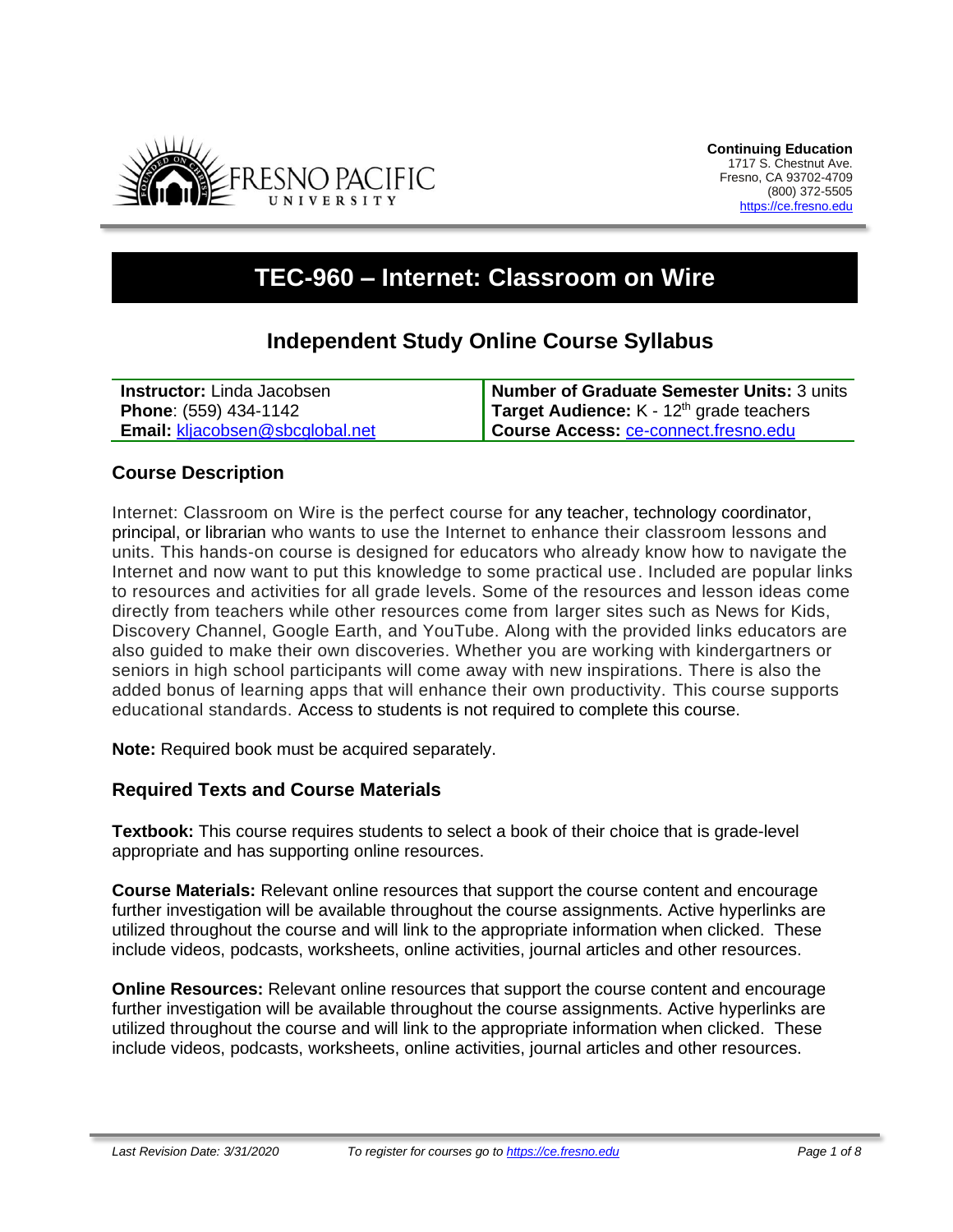## **Course Dates**

Self-paced; students may enroll at any time and take up to one year, from the date of registration, to complete assignments. Students may complete assignments in no less than three weeks for a 3 unit course (one week per unit).

#### **National Standards Addressed in This Course**

#### **National Board for Professional Teaching Standards (NBPTS)**

[\(http://www.nbpts.org/standards-five-core-propositions/\)](http://www.nbpts.org/standards-five-core-propositions/)

First published in 1989 and updated in 2016, *[What Teachers Should Know and Be Able to Do](http://www.accomplishedteacher.org/)* articulates the National Board's Five Core Propositions for teaching. The Five Core Propositions comparable to medicine's Hippocratic Oath — set forth the profession's vision for accomplished teaching. Together, the propositions form the basis of all National Board Standards and the foundation for National Board Certification. Course assignments have been designed so students can demonstrate excellence against these professional teaching standards whenever possible.

- Proposition 1: Teachers are committed to students and their learning
- Proposition 2: Teachers know the subject they teach and how to teach those subjects to students
- Proposition 3: Teachers are responsible for managing and monitoring student learning
- Proposition 4: Teachers think systematically about their practice and learn from experience
- Proposition 5: Teachers are members of learning communities

#### **National Educational Technology Standards (NETS)**

The projects contained in this course are closely aligned to the ISTE National Educational Technology Standards (NETS) for teachers. Numbers in parentheses following each learning outcome above refer to the National Educational Technology Standards category to which the outcome is linked. The categories are:

- I. Facilitate and Inspire Student Learning and Creativity
- II. Design and Develop Digital-Age Learning Experiences and Assessments
- III. Model Digital-Age Work and Learning
- IV. Promote and Model Digital Citizenship and Responsibility
- V. Engage in Professional Growth and Leadership

#### **Continuing Education Program Student Learning Outcomes**

| CE <sub>1</sub> | Demonstrate proficient written communication by articulating a clear focus,<br>synthesizing arguments, and utilizing standard formats in order to inform and<br>persuade others, and present information applicable to targeted use. |
|-----------------|--------------------------------------------------------------------------------------------------------------------------------------------------------------------------------------------------------------------------------------|
| CE <sub>2</sub> | Demonstrate comprehension of content-specific knowledge and the ability to apply it<br>in theoretical, personal, professional, or societal contexts.                                                                                 |
| CE <sub>3</sub> | Reflect on their personal and professional growth and provide evidence of how such<br>reflection is utilized to manage personal and professional improvement.                                                                        |
| CE <sub>4</sub> | Apply critical thinking competencies by generating probing questions, recognizing<br>underlying assumptions, interpreting and evaluating relevant information, and<br>applying their understandings to the professional setting.     |
| CE <sub>5</sub> | Reflect on values that inspire high standards of professional and ethical behavior as<br>they pursue excellence in applying new learning to their chosen field.                                                                      |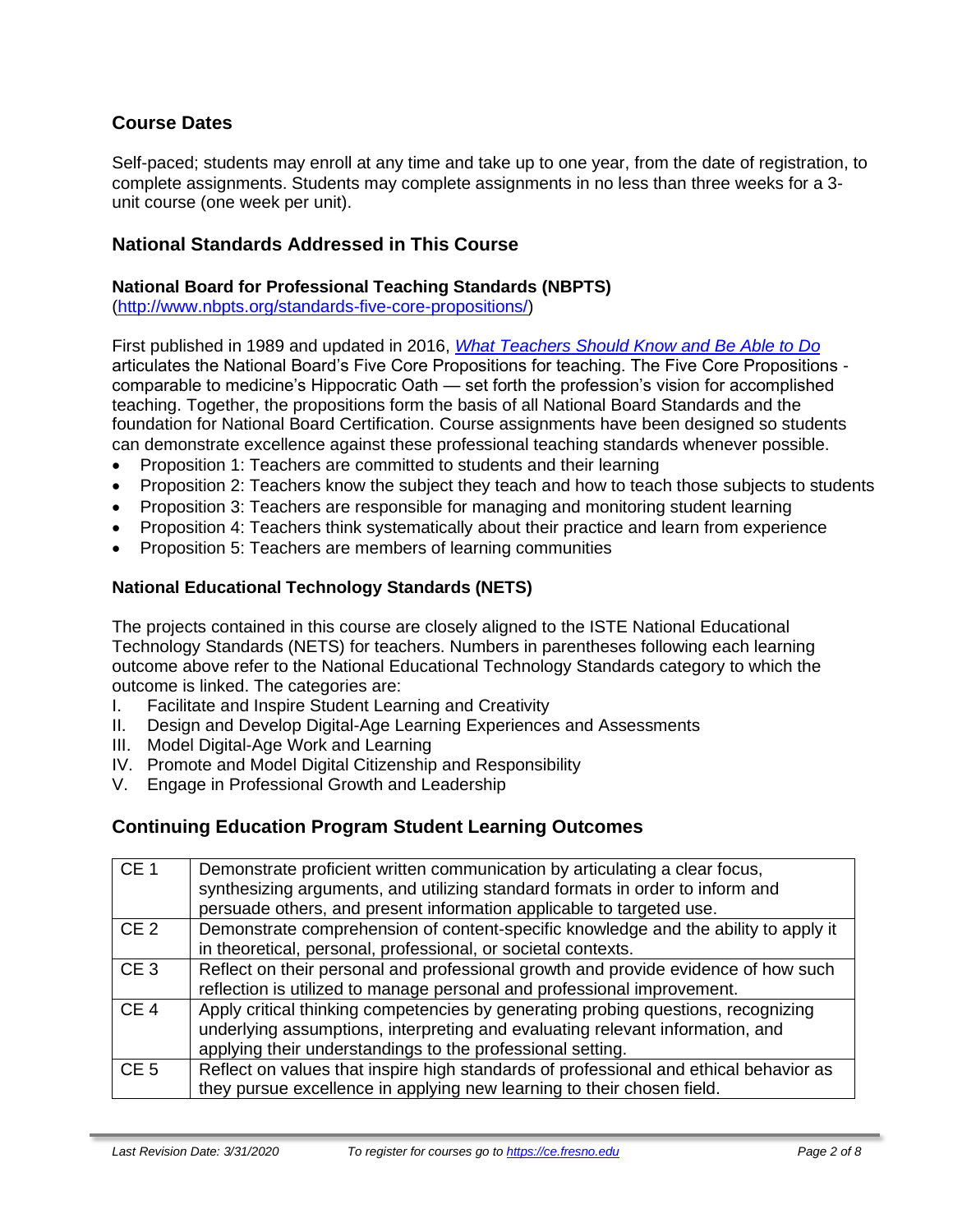| CE <sub>6</sub> | I dentify information needed in order to fully understand a topic or task, organize that |
|-----------------|------------------------------------------------------------------------------------------|
|                 | information, identify the best sources of information for a given enquiry, locate and    |
|                 | critically evaluate sources, and accurately and effectively share that information.      |

# **Student Learning Outcomes (SLOs) for This Course**

|    | <b>Student Learning Outcomes for This Course</b><br>By the end of this course student will be able to:                                                                                                                                | <b>National Standards</b><br><b>Addressed in This</b><br>Course* | Continuing<br><b>Education Program</b><br><b>Student Learning</b><br><b>Outcomes</b><br>Addressed** |
|----|---------------------------------------------------------------------------------------------------------------------------------------------------------------------------------------------------------------------------------------|------------------------------------------------------------------|-----------------------------------------------------------------------------------------------------|
| 1. | Demonstrate their ability to be able to<br>navigate on the Internet and find various<br>Internet sites.                                                                                                                               | NBPTS <sub>4</sub>                                               | CE 1, 2, 6                                                                                          |
| 2. | Expand their understanding of how to use<br>the Internet in their classroom by exploring<br>and reporting on how they use the Internet to<br>support student-centered standards-based<br>units of study                               | <b>NBPTS 1, 2, 5</b>                                             | CE 1, 2, 4, 6                                                                                       |
| 3. | Demonstrate their ability to integrate the<br>Internet into their curriculum by creating,<br>conducting, and reporting on student-<br>centered web sites that addresses national,<br>state, local and ISTE NETS student<br>standards. | NBPTS 1, 2, 3, 5                                                 | CE 1, 2, 4                                                                                          |
| 4. | Demonstrate their understanding of the<br>logistical and social needs of their students<br>when using the Internet through their lesson<br>plan(s).                                                                                   | <b>NBPTS 2, 3, 4</b>                                             | CE 1, 3, 4, 5, 6                                                                                    |
| 5. | Identify sites that are good sites to support<br>the curriculum in their classroom.                                                                                                                                                   | <b>NBPTS 2, 3</b>                                                | CE 1, 2, 6                                                                                          |

\* Please refer to the section on **National Standards Addressed in This Course**

\*\* Please refer to the section on **Continuing Education Program Student Learning Outcomes**

# **Topics, Assignments, and Activities**

| <b>Module</b><br><b>Module Title</b> | <b>Module Assignments and Activities</b>  | <b>Points</b><br><b>Possible</b><br>for Each<br><b>Assignment</b> |
|--------------------------------------|-------------------------------------------|-------------------------------------------------------------------|
| <b>Welcome Topic</b>                 | Introduction video<br>$\bullet$           |                                                                   |
|                                      | <b>Course Syllabus</b>                    |                                                                   |
|                                      | <b>Course Rubric</b>                      |                                                                   |
| <b>Module 1: Getting</b>             | <b>Review Syllabus</b><br>$\bullet$       |                                                                   |
| <b>Started</b>                       | 1.1 Forum Assignment: Getting to Know You | 10 pts                                                            |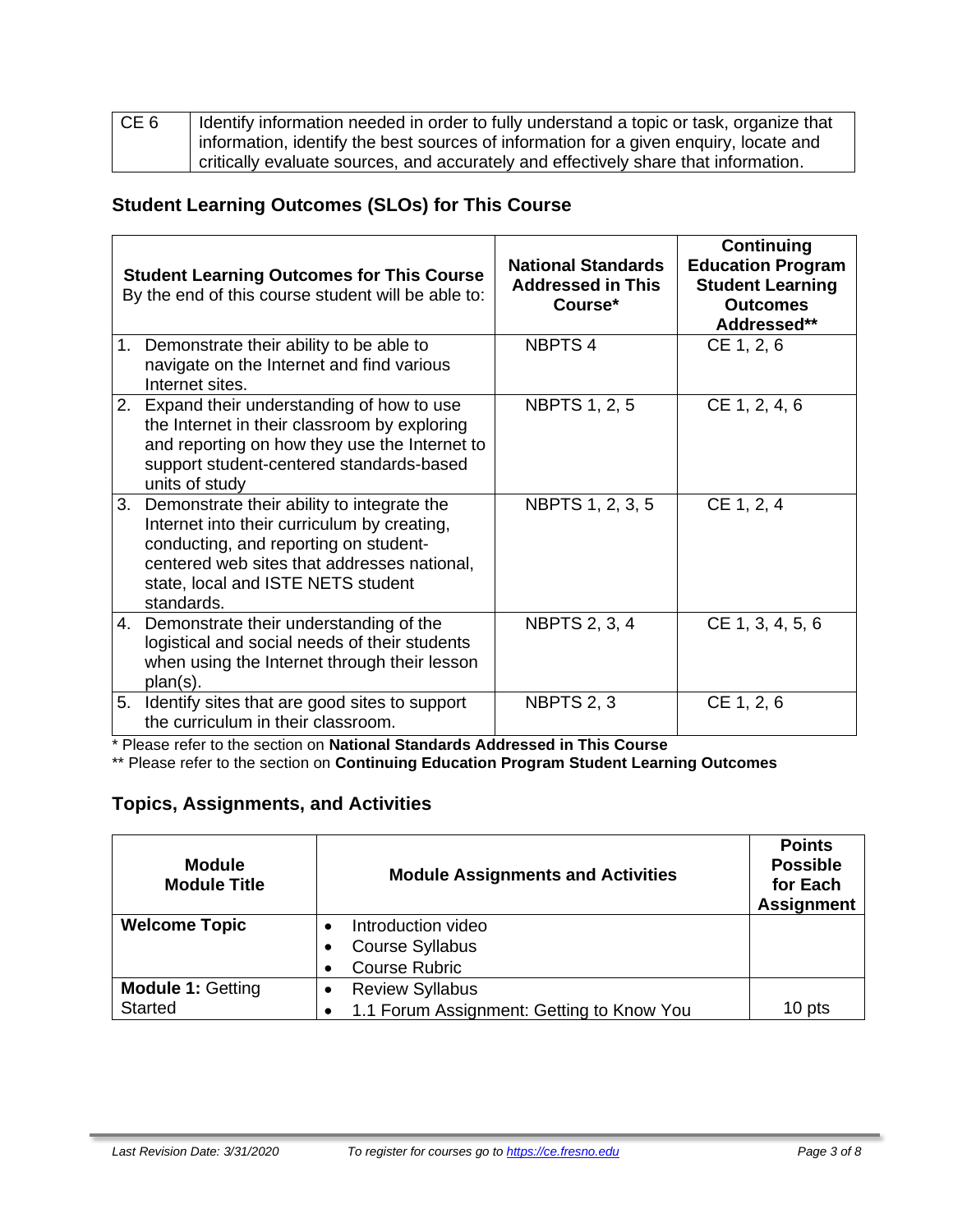| Module 2: Reading and<br><b>Resources</b> | $\bullet$                                                                                            | Study articles on the importance of technology in<br>the classroom. |            |
|-------------------------------------------|------------------------------------------------------------------------------------------------------|---------------------------------------------------------------------|------------|
|                                           | $\bullet$                                                                                            | Select a book, read, review, and apply for                          |            |
|                                           |                                                                                                      | classroom use.                                                      |            |
|                                           | $\bullet$                                                                                            | 2.1: Assignment: The Importance of Technology in<br>the Classroom   | 10 pts     |
|                                           | $\bullet$                                                                                            | 2.2 Assignment: Previewing and Reviewing a Book                     | 10 pts     |
| Module 3: Math                            | $\bullet$                                                                                            | Review selected mathematics resource sites.                         |            |
| <b>Resources and Activities</b>           | $\bullet$                                                                                            | Conduct research for additional mathematics                         |            |
|                                           |                                                                                                      | resources.                                                          |            |
|                                           | $\bullet$                                                                                            | 3.1 Assignment: Math Resources                                      | 10 pts     |
|                                           | $\bullet$                                                                                            | 3.2 Assignment: Real-World Math                                     | 10 pts     |
| <b>Module 4: Science</b>                  | Review selected science resource sites<br>$\bullet$                                                  |                                                                     |            |
| <b>Resources and Activities</b>           | $\bullet$                                                                                            | Conduct research for additional science resources                   |            |
|                                           | 4.1 Assignment: Science Resources and Activities<br>$\bullet$                                        |                                                                     | 10 pts     |
| Module 5: Visual                          | Explore resources including videos and graphics to<br>$\bullet$                                      |                                                                     |            |
| <b>Resources to Enhance</b>               | use in lessons                                                                                       |                                                                     |            |
| <b>Your Lessons</b>                       | $\bullet$                                                                                            | 5.1 Assignment: Using Videos and Clipart                            | 10 pts     |
| <b>Module 6: News Around</b>              | $\bullet$                                                                                            | Explore news sites for personal use and sites for                   |            |
| the World                                 |                                                                                                      | students                                                            |            |
|                                           | $\bullet$                                                                                            | 6.1 Assignment: News Around the World                               | 10 pts     |
| and Earth                                 | Module 7: Google Maps<br>Learn the basics of how to use Google Maps and<br>$\bullet$<br>Google Earth |                                                                     |            |
|                                           | $\bullet$                                                                                            | Research ways educators are using the apps in<br>the classroom      |            |
|                                           |                                                                                                      | 7.1 Assignment: Projects Using Google Maps                          | 10 pts     |
| $\bullet$                                 |                                                                                                      | 7.2 Assignment: Projects using Google Earth                         | 10 pts     |
| Module 8: Fun and                         | Explore online to find popular online resources<br>$\bullet$                                         |                                                                     |            |
| Favorites                                 | $\bullet$                                                                                            | 8.1 Assignment: Fun and Favorites                                   | 10 pts     |
| Module 9: Reflect and                     | $\bullet$                                                                                            | 9.1 Forum Assignment: Sharing a Favorite                            | 10 pts     |
| Share                                     | $\bullet$                                                                                            | 9.2 Assignment: Course Reflection                                   | 10 pts     |
| Course Wrap-up-                           | $\bullet$                                                                                            | <b>Course Evaluation</b>                                            |            |
| <b>Grading and Evaluation</b>             | $\bullet$                                                                                            | <b>Course Completion Checklist</b>                                  |            |
|                                           | $\bullet$                                                                                            | <b>Grade Request / Transcript Request</b>                           |            |
|                                           |                                                                                                      | <b>TOTAL POINTS</b>                                                 | 130 points |

# **Grading Policies, Rubrics, and Requirements for Assignments**

## **Grading Policies**

- Assignments will be graded per criteria presented in the course rubrics.
- $A = 90-100\%$  and  $B = 80-89\%$ , (anything below 80% will not receive credit.)
- The discernment between an A or a B letter grade is at the discretion of the instructor based on the quality of work submitted (see course rubrics).
- Coursework falling below a B grade will be returned with further instructions.
- All assignments must be completed to receive a grade and are expected to reflect the quality that teacher-training institutions require of professional educators. If completed assignments do not meet this standard, students will be notified with further instructions from the instructor.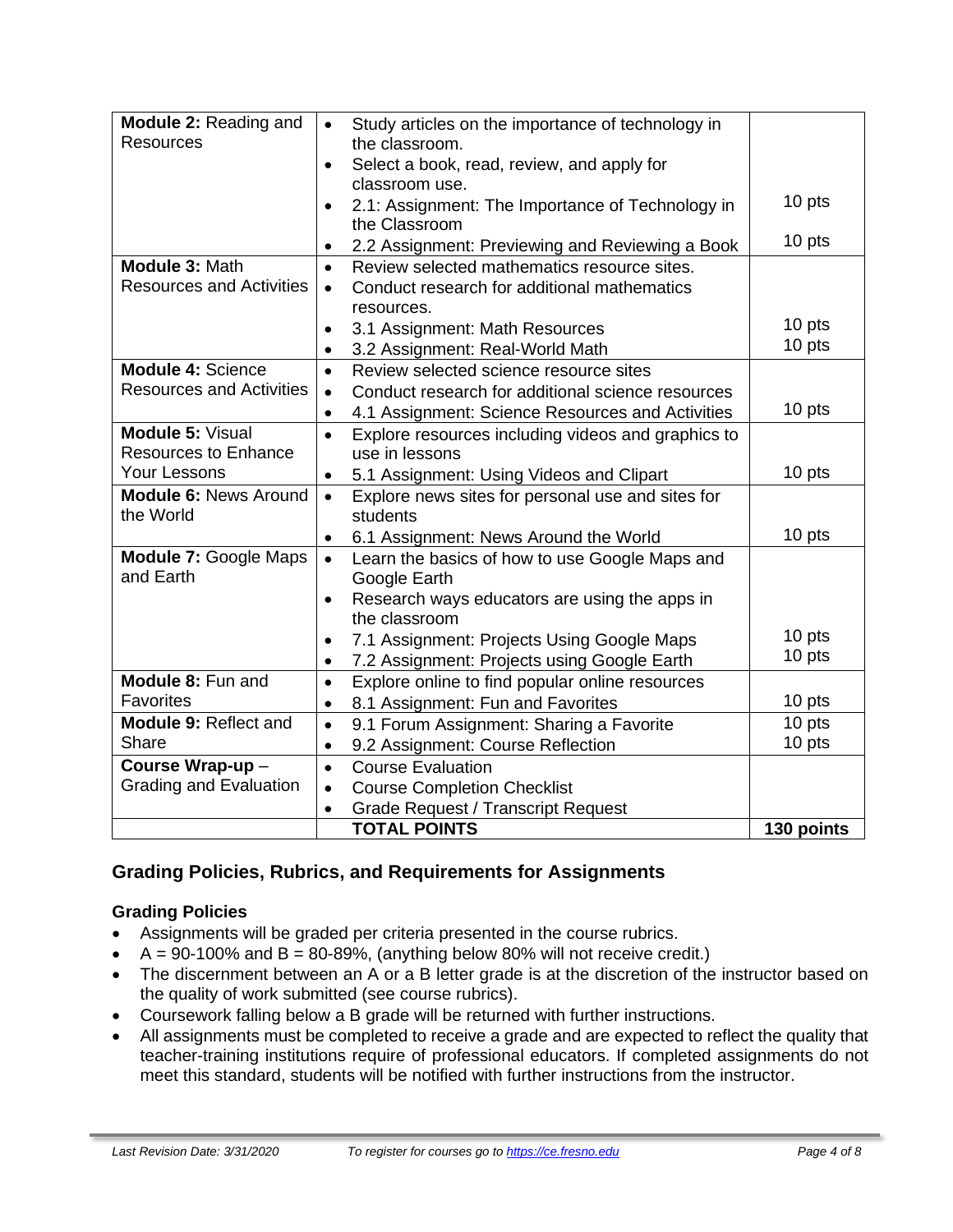#### **Grading Rubrics**

| Grade     | <b>Percent</b> | <b>Description</b> | <b>Rubric</b>                                                                                                                                                                                   |
|-----------|----------------|--------------------|-------------------------------------------------------------------------------------------------------------------------------------------------------------------------------------------------|
| A         | 90-100%        | Excellent          | Meets all course / assignment requirements with<br>significant evidence of subject mastery and<br>demonstration of excellent graduate level<br>professional development scholarship.            |
| B         | 80-89%         | Very Good          | Adequately meets criteria for all course/assignment<br>requirements - demonstrates subject competency<br>with very good graduate level professional<br>development scholarship.                 |
| <b>NC</b> | Below 80%      | Unacceptable       | Does not meet the minimum criteria for all<br>course/assignment requirements and demonstrated<br>little, if any, evidence of acceptable graduate level<br>professional development scholarship. |

#### **Writing Requirements**

- **Superior:** Writing is clear, succinct, and reflects graduate level expectations. Clearly addresses all parts of the writing task. Maintains a consistent point of view and organizational structure. Include relevant facts, details, and explanations.
- **Standard:** Writing is acceptable with very few mistakes in grammar and spelling. Addresses most parts of the writing task. Maintains a mostly consistent point of view and organizational structure. Include mostly relevant facts, details, and explanations.
- **Sub-standard:** Writing contains noticeable mistakes in grammar and spelling. Does not address all parts of the writing task. Lacks a consistent point of view and organization structure. May include marginally relevant facts, details, and explanations.

#### **Lesson Plan Requirements**

- **Superior:** Instructional goals and objectives clearly stated. Instructional strategies appropriate for learning outcome(s). Method for assessing student learning and evaluating instruction is clearly delineated and authentic. All materials necessary for student and teacher to complete lesson clearly listed.
- **Standard:** Instructional goals and objectives are stated but are not easy to understand. Some instructional strategies are appropriate for learning outcome(s). Method for assessing student learning and evaluating instruction is present. Most materials necessary for student and teacher to complete lesson are listed.
- **Sub-standard:** Instructional goals and objectives are not stated. Learners cannot tell what is expected of them. Instructional strategies are missing or strategies used are inappropriate. Method for assessing student learning and evaluating instruction is missing. Materials necessary for student and teacher to complete lesson are missing.

#### **Forum Requirements**

- **Superior:** Response was at least 1 page (3 fully developed paragraphs) in length. Thoroughly answered all the posed questions, followed all the assignment directions, proper grammar and no spelling errors. Language is clear, concise, and easy to understand. Uses terminology appropriately and is logically organized.
- **Standard:** Response was ½ to 1 page in length (2-3 fully developed paragraphs). Answered all the questions but did not provide an in-depth analysis, followed most of the assignment directions, proper grammar and no spelling errors. Language is comprehensible, but there a few passages that are difficult to understand. The organization is generally good.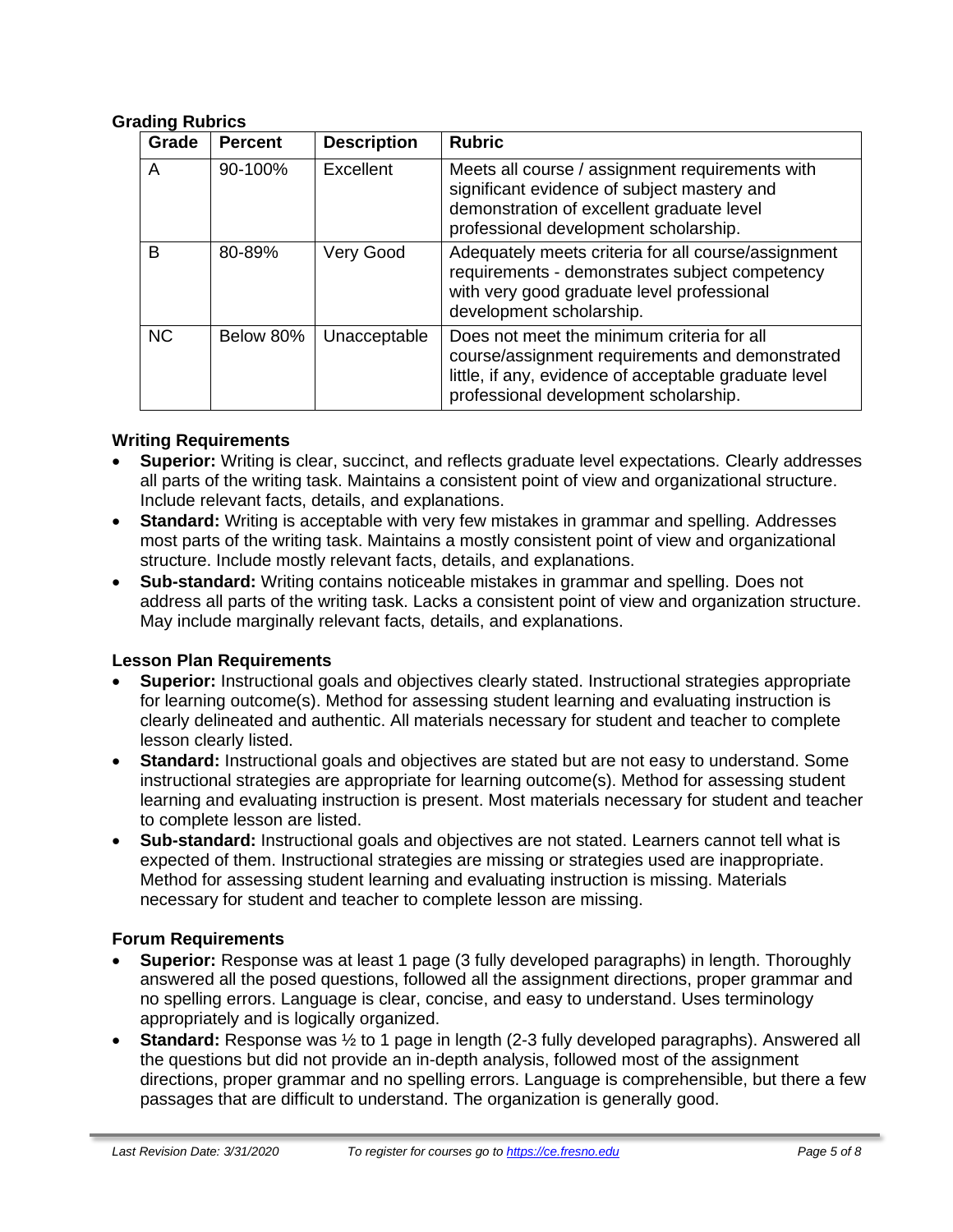• **Sub-standard:** Response was less than ½ page in length (1 paragraph). Did not answer all the required questions and/or statements or responses were superficial, vague, or unclear, did not follow the assignment directions, many grammar and spelling errors. Is adequately written, but may use some terms incorrectly; may need to be read two or more times to be understood.

## **Instructor/Student Contact Information**

Throughout the course participants will be communicating with the instructor and their classmates on a regular basis using asynchronous discussion forums. A virtual office is utilized for class questions and students are provided with instructor contact information in the event they want to make email or phone contact. In addition, students are encouraged to email or phone the instructor at any time. Students will also receive feedback on the required assignments as they are submitted.

## **Forums**

Participation is an important expectation of this course and all online courses. Online discussions promote reflection and analysis while allowing students to appreciate and evaluate positions that others express. While students may not be engaging with the same students throughout this course they will be expected to offer comments, questions, and replies to the discussion question whenever possible. The faculty role in the discussion forum is that of an observer and facilitator.

## **Coursework Hours**

Based on the Carnegie Unit standard, a unit of graduate credit measures academic credit based on the number of hours the student is engaged in learning. This includes all time spent on the course: reading the textbook, watching videos, listening to audio lessons, researching topics, writing papers, creating projects, developing lesson plans, posting to discussion boards, etc. Coursework offered for FPU Continuing Education graduate credit adheres to 45 hours per semester unit for the 900-level courses. Therefore, a student will spend approximately 90 hours on a typical 2-unit course or 135 hours on a typical 3-unit course.

## **Services for Students with Disabilities**

Students with disabilities are eligible for reasonable accommodations in their academic work in all classes. In order to receive assistance, the student with a disability must provide the Academic Support Center with documentation, which describes the specific disability. The documentation must be from a qualified professional in the area of the disability (i.e. psychologist, physician or educational diagnostician). Students with disabilities should contact the Academic Support Center to discuss academic and other needs as soon as they are diagnosed with a disability. Once documentation is on file, arrangements for reasonable accommodations can be made. For more information and for downloadable forms, please go to [https://www.fresno.edu/students/academic](https://www.fresno.edu/students/academic-support/services-students-disabilities)[support/services-students-disabilities.](https://www.fresno.edu/students/academic-support/services-students-disabilities)

## **Plagiarism and Academic Honesty**

All people participating in the educational process at Fresno Pacific University are expected to pursue honesty and integrity in all aspects of their academic work. Academic dishonesty, including plagiarism, will be handled per the procedures set forth in the Fresno Pacific University Catalogue <https://www.fresno.edu/students/registrars-office/academic-catalogs>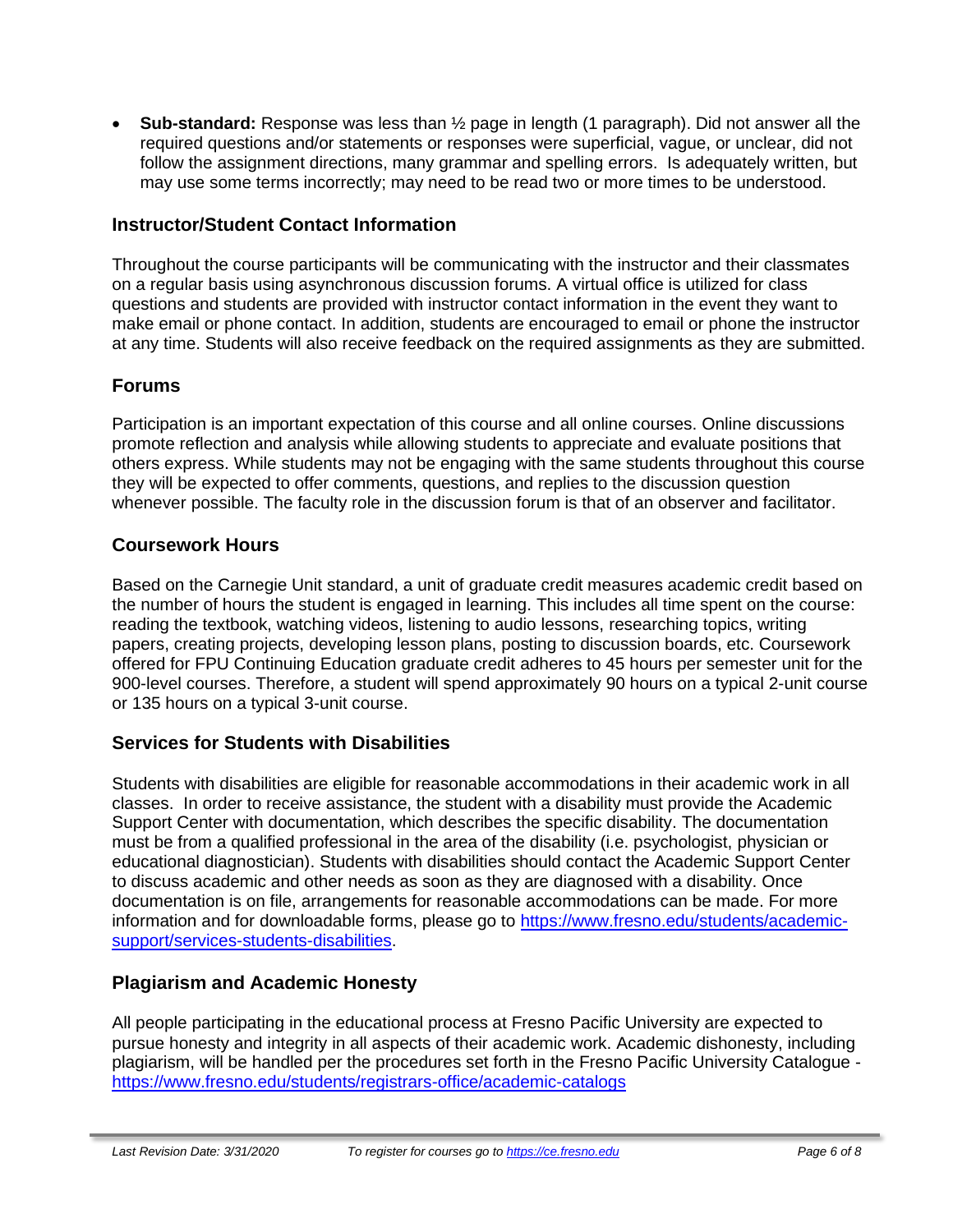## **Technology Requirements**

To successfully complete the course requirements, course participants will need Internet access, can send and receive email, know how to manage simple files in a word processing program, and have a basic understanding of the Internet. Please remember that the instructor is not able to offer technical support. If you need technical support, please contact your Internet Service Provider.

**Moodle:** This course will be delivered totally online. Moodle is a learning management system that provides students access to online resources, documents, graded assignments, quizzes, discussion forums, etc. Moodle is easy to learn and has a friendly user interface. To learn more about Moodle, go to [https://docs.moodle.org/33/en/Student\\_FAQ.](https://docs.moodle.org/33/en/Student_FAQ) There are also some student tutorials on the Center for Online Learning website at Fresno Pacific University - [https://col.fresno.edu/student.](https://col.fresno.edu/student)

**Moodle Site Login and Passwords:** Students will need to have internet access to log onto [https://ce-connect.fresno.edu.](https://ce-connect.fresno.edu/) The username and password numbers for Moodle access will be sent to you by the university using the email address you submitted at the time of registration. The instructor will then contact you with a welcome communication. If you need help with your username and password recovery, please contact the Continuing Education office at (800) 372- 5505 or (559) 453-2000 during regular office hours - Mon-Fri 8:00 am to 5:00 pm. or email them at [prof.dev@fresno.edu.](mailto:prof.dev@fresno.edu)

**Getting Help with Moodle:** If you need help with Moodle, please contact the Center for Online Learning (COL), by telephone or the website. Help by phone (559) 453-3460 is available Mon-Thurs 8:00 am to 8:00 pm and on Fridays from 8:00 am to 5:00 pm, or by filling out a "Request Services" form at [https://col.fresno.edu/contact/request-services.](https://col.fresno.edu/contact/request-services) Please identify that you are with the "School = Continuing Education".

## **Final Course Grade and Transcripts**

When all work for the course has been completed, students will need to logon to the Continuing Education website [\(https://ce.fresno.edu/my-account\)](https://ce.fresno.edu/my-account) and "Request Final Grade". Once the instructor receives the requests and submits the grade online, students may log back in to view their Final Grade Report or order transcripts online. Please allow at least two weeks for the final grade to be posted. For more information, see the Continuing Education Policies and Procedures at [https://ce.fresno.edu/ce-policies-and-procedures.](https://ce.fresno.edu/ce-policies-and-procedures)

## **University Policies and Procedures**

Students are responsible for becoming familiar with the information presented in the Academic Catalog and for knowing and observing all policies and procedures related to their participation in the university community. A summary of university policies may be found on the university website at [https://www.fresno.edu/students/registrars-office/academic-catalogs.](https://www.fresno.edu/students/registrars-office/academic-catalogs)

## **Fresno Pacific University Student Learning Outcomes**

**Student Learning Outcomes Oral Communication:** Students will *exhibit* clear, engaging, and confident oral communication – in both individual and group settings – and will critically *evaluate*  content and delivery components.